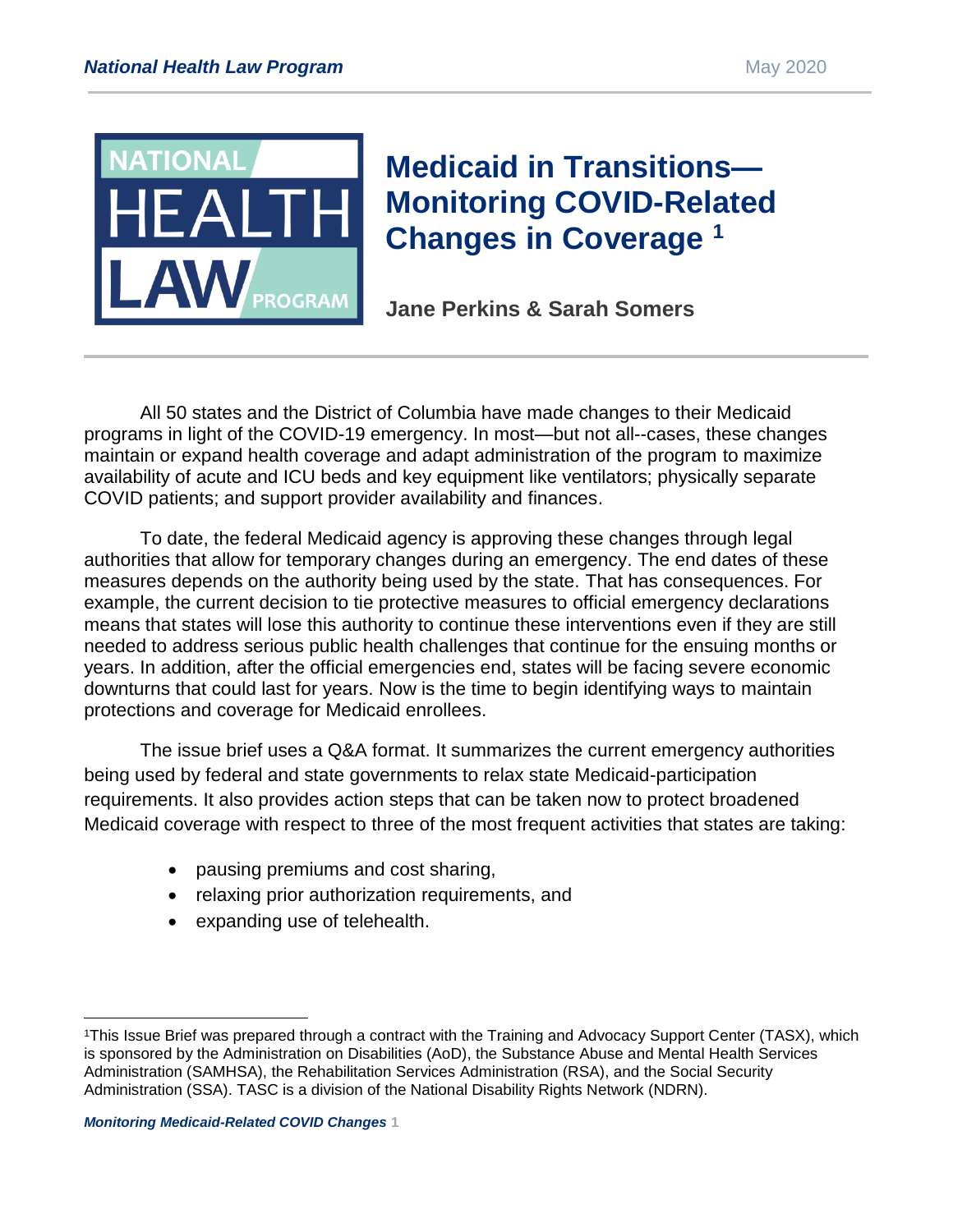It also provides action steps to address a fourth change that is popular with states: allowing care in alternative settings. Activities in this area need close monitoring now and in the months to come, as serious quality of care and service delivery issues could be implicated.

#### Emergency authorities

## **1. What are the major federal authorities being used by federal and state governments?**

Effective January 27, 2020, the Secretary of Department of Health and Human Services (Secretary) declared a public health emergency (PHE) due to the COVID-19 pandemic. The declaration was renewed, effective April 26, 2020.<sup>2</sup> The PHE can remain in effect for 90 days, or through most of July 2020, and can be renewed multiple times.<sup>3</sup> While currently nationwide, the Secretary can limit the PHE declaration to geographic areas. *See* 42 U.S.C. § 247. In a separate event, the President declared a national emergency (NE) on March 13, 2020.<sup>4</sup> The President can end or limit the scope of the NE at any time.

There are five primary authorities being used, briefly summarized as:

- 1. Section 1135 of the Social Security Act: Section 1135 allows the Secretary to waive or modify certain Medicaid (Medicare and CHIP) requirements to ensure sufficient health care items and providers are available during an emergency. *See* 42 U.S.C. § 1320b-5. The waivers typically relax standards related to provider participation and federal licensure, preapproval requirements, and EMTALA restrictions.<sup>5</sup> CMS has provided states with a template for requesting these waivers.<sup>6</sup>
- 2. Disaster relief state plan amendments (SPAs): States may make amendments to their state Medicaid plans using SPAs. In addition to waivers, Section 1135 can authorize temporary emergency SPAs, which allow for additional options, including extended Medicaid eligibility. CMS has issued a template for states to use to request these SPAs.<sup>7</sup>

 $\overline{a}$ <sup>2</sup> *See* Alex M. Azar II, Sec'y, U.S. Dept. of Health & Human Servs., *Determination that a Public Health Emergency Exists*, <https://www.phe.gov/emergency/news/healthactions/phe/pages/2019-ncov.aspx> (Jan. 31, 2020).

<sup>3</sup> *See* Alex M. Azar II, Sec'y, U.S. Dept. of Health & Human Servs., *Renewal of Determination That A Public Health Emergency Exists*,<https://www.phe.gov/emergency/news/healthactions/phe/Pages/covid19-21apr2020.aspx> (Apr. 21, 2020). <sup>4</sup> *See* President Donald J. Trump, *Proclamation on Declaring a National Emergency Concerning the Novel Coronavirus* 

*Disease (COVID-19) Outbreak*, [https://www.whitehouse.gov/presidential-actions/proclamation-declaring-national-emergency](https://www.whitehouse.gov/presidential-actions/proclamation-declaring-national-emergency-concerning-novel-coronavirus-disease-covid-19-outbreak/)[concerning-novel-coronavirus-disease-covid-19-outbreak/](https://www.whitehouse.gov/presidential-actions/proclamation-declaring-national-emergency-concerning-novel-coronavirus-disease-covid-19-outbreak/) (Mar. 13, 2020).

<sup>5</sup> Ctrs. for Medicare & Medicaid Servs., *1135 Waivers*[, https://www.cms.gov/Medicare/Provider-Enrollment-and-](https://www.cms.gov/Medicare/Provider-Enrollment-and-Certification/SurveyCertEmergPrep/1135-Waivers)[Certification/SurveyCertEmergPrep/1135-Waivers](https://www.cms.gov/Medicare/Provider-Enrollment-and-Certification/SurveyCertEmergPrep/1135-Waivers) (last visited May 7, 2020).

<sup>6</sup> 42 U.S.C. § 1320b-5; *see also* Ctrs. for Medicare & Medicaid Servs., *Section 1135 Waiver Flexibilities*, <https://www.medicaid.gov/resources-for-states/disaster-response-toolkit/section-1135-waiver-flexibilities/index.html> (page with relevant links, including to downloadable document titled *Section 1135 Waiver COVID-19 State/Territory Request Template*) (last visited May 7, 2020).

<sup>7</sup> *See* Ctrs. for Medicare & Medicaid Servs., *Medicaid Disaster Relief for the COVID-19 National Emergency State Plan Amendment Instructions*, [https://www.medicaid.gov/state-resource-center/downloads/medicaid-disaster-relief-spa](https://www.medicaid.gov/state-resource-center/downloads/medicaid-disaster-relief-spa-instructions.pdf)[instructions.pdf](https://www.medicaid.gov/state-resource-center/downloads/medicaid-disaster-relief-spa-instructions.pdf) (last visited May 7, 2020).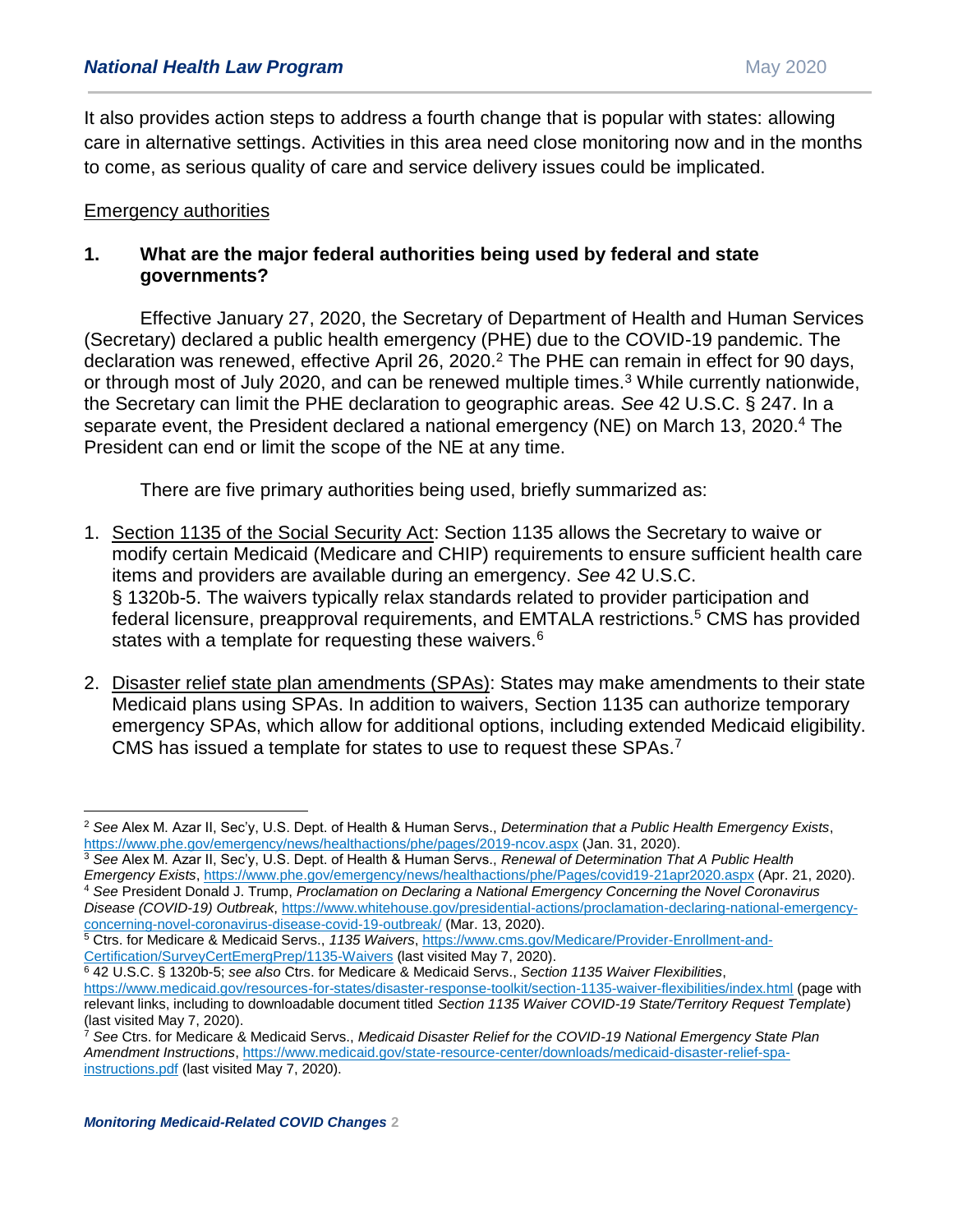- 3. Section 1915(c) Appendix K: Appendix K of the 1915(c) home and community-based services waiver can be used by states to amend approved waivers during emergencies. CMS has issued COVID-19 specific Appendix K templates and instructions for states.<sup>8</sup> In contrast to the other authorities described here, Appendix K waivers must include a transition plan for participants "who might be adversely affected when the temporary changes cease and the waiver reverts back to its original form" and ensure that all applicable fair hearing rights apply.<sup>9</sup>
- 4. Section 1115 of the Social Security Act: Section 1115 authorizes the Secretary to waive certain provisions of the Medicaid Act to allow a state to implement an "experimental, pilot, or demonstration project" that is likely to promote the objectives of the Medicaid Act. 42 U.S.C. § 1315. CMS has issued a template for states seeking to implement a temporary COVID-waiver demonstration project.<sup>10</sup>
- 5. Section 6008 of the Families First Coronavirus Response Act (FFCRA): Section 6008(b) makes enhanced federal funding temporarily available to states. To receive this funding, the state may not reduce benefits for any beneficiary enrolled in Medicaid on or after March 18, 2020. However, "[a]n individual's [1915(c)] person-centered care plan can be updated to reflect updated assessments of functional need during the period of the public health emergency. Services should not be provided that are not based on an assessed need."<sup>11</sup>

# **2. How can I track which federal authorities my state is using?**

Several organizations have developed trackers. You can monitor state activities using them, *e.g*.:

<sup>8</sup> *See* Ctrs. for Medicare & Medicaid Servs., *Emergency Preparedness and Response for Home and Community Based (HCBS) 1915(c) Waivers*[, https://www.medicaid.gov/resources-for-states/disaster-response-toolkit/home](https://www.medicaid.gov/resources-for-states/disaster-response-toolkit/home-community-based-services-public-heath-emergencies/emergency-preparedness-and-response-for-home-and-community-based-hcbs-1915c-waivers/index.html)[community-based-services-public-heath-emergencies/emergency-preparedness-and-response-for-home-and](https://www.medicaid.gov/resources-for-states/disaster-response-toolkit/home-community-based-services-public-heath-emergencies/emergency-preparedness-and-response-for-home-and-community-based-hcbs-1915c-waivers/index.html)[community-based-hcbs-1915c-waivers/index.html](https://www.medicaid.gov/resources-for-states/disaster-response-toolkit/home-community-based-services-public-heath-emergencies/emergency-preparedness-and-response-for-home-and-community-based-hcbs-1915c-waivers/index.html) (last visited May 7, 2020).

<sup>9</sup> *See* Ctrs. for Medicare & Medicaid Servs., *1915(c) Home and Community-Based Services Waiver, Instructions and Technical Guidance, APPENDIX K: Emergency Preparedness and Response*

<https://www.medicaid.gov/state-resource-center/downloads/1915c-appendix-k-instructions.pdf> (last visited May 7, 2020).

<sup>10</sup> *See* Ctrs. for Medicare & Medicaid Servs.*, 1115 Application Process, COVID-19: 1115 Waiver Demonstrations*  <https://www.medicaid.gov/medicaid/section-1115-demonstrations/1115-application-process/index.html> (last visited May 7, 2020).

<sup>11</sup> See U.S. Dep't. of Health & Human Servs., *Families First Coronavirus Response Act (FFCRA), Public Law No. 116-127; Coronavirus Aid, Relief, and Economic Security (CARES) Act, Public Law No. 116-136 Frequently Asked Questions (FAQs)*, at 9 (Apr. 13, 2020) [hereinafter FFCRA/CARES FAQs], [https://www.medicaid.gov/state-resource-center/downloads/covid-19-section-6008-CARES-faqs.pdf.](https://www.medicaid.gov/state-resource-center/downloads/covid-19-section-6008-CARES-faqs.pdf)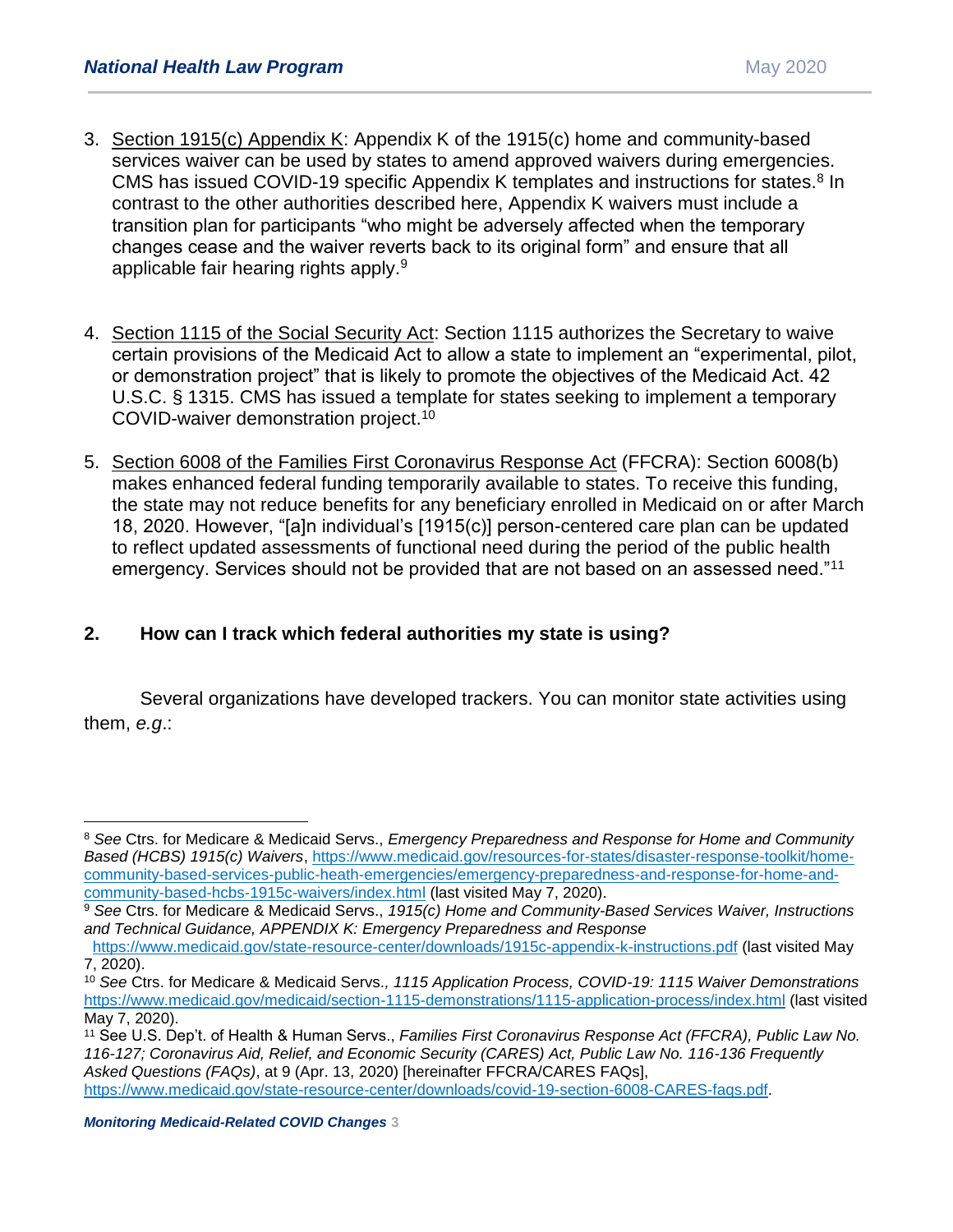Georgetown Univ. Health Policy Inst., Ctr. for Children and Families, Approved 1135 Waivers and State Plan Amendments for COVID-19, [https://ccf.georgetown.edu/2020/03/24/approved-1135-waivers/.](https://ccf.georgetown.edu/2020/03/24/approved-1135-waivers/)

Kaiser Family Found., *Medicaid Emergency Authority Tracker: Approved State Actions to Address COVID-19*, [https://www.kff.org/medicaid/issue-brief/medicaid-emergency](https://www.kff.org/medicaid/issue-brief/medicaid-emergency-authority-tracker-approved-state-actions-to-address-covid-19/)[authority-tracker-approved-state-actions-to-address-covid-19/.](https://www.kff.org/medicaid/issue-brief/medicaid-emergency-authority-tracker-approved-state-actions-to-address-covid-19/)

You should also monitor your state's Medicaid website for COVID-specific activities.

## **3. How long will my state's Medicaid changes remain in effect?**

The timing of your state's changes will depend on the federal provision the state used to authorize the change. Table I lists the triggering events.

| <b>Federal authority</b> | <b>Effective end dates</b>                                                            |
|--------------------------|---------------------------------------------------------------------------------------|
| Section 1135             | Termination of the PHE <sup>12</sup>                                                  |
| Disaster relief SPAs     | Termination of PHE or shorter timeframe selected by the<br>state in the SPA.          |
| App. K                   | Typically effective for one year after date of approval, but<br>see approval document |
| Section 1115             | Will expire no later than 60 days after the end of the PHE                            |
| Section 6008             | The last day of the month in which the PHE ends                                       |

**Table I End dates for state Medicaid COVID options**

<sup>&</sup>lt;sup>12</sup> Section 1135 authority is available when there is both a presidential declaration of emergency and a declaration of a public health emergency. 42 U.S.C. § 1320b-5(g). The statute provides that the authority ends when either emergency is terminated. Id.  $\S$  1320b-5(e). However, in both the 1135 waiver approvals and other guidance, CMS has made it clear that the 1135 waivers expire at the end of the PHE, without reference to the presidential declaration. See, e.g., Ctrs. for Medicare & Medicaid Servs., All State Medicaid & CHIP Call (June 16, 2020) (PPT presentation), https://www.medicaid.gov/state-resource-center/downloads/allstatecall-20200616.pdf.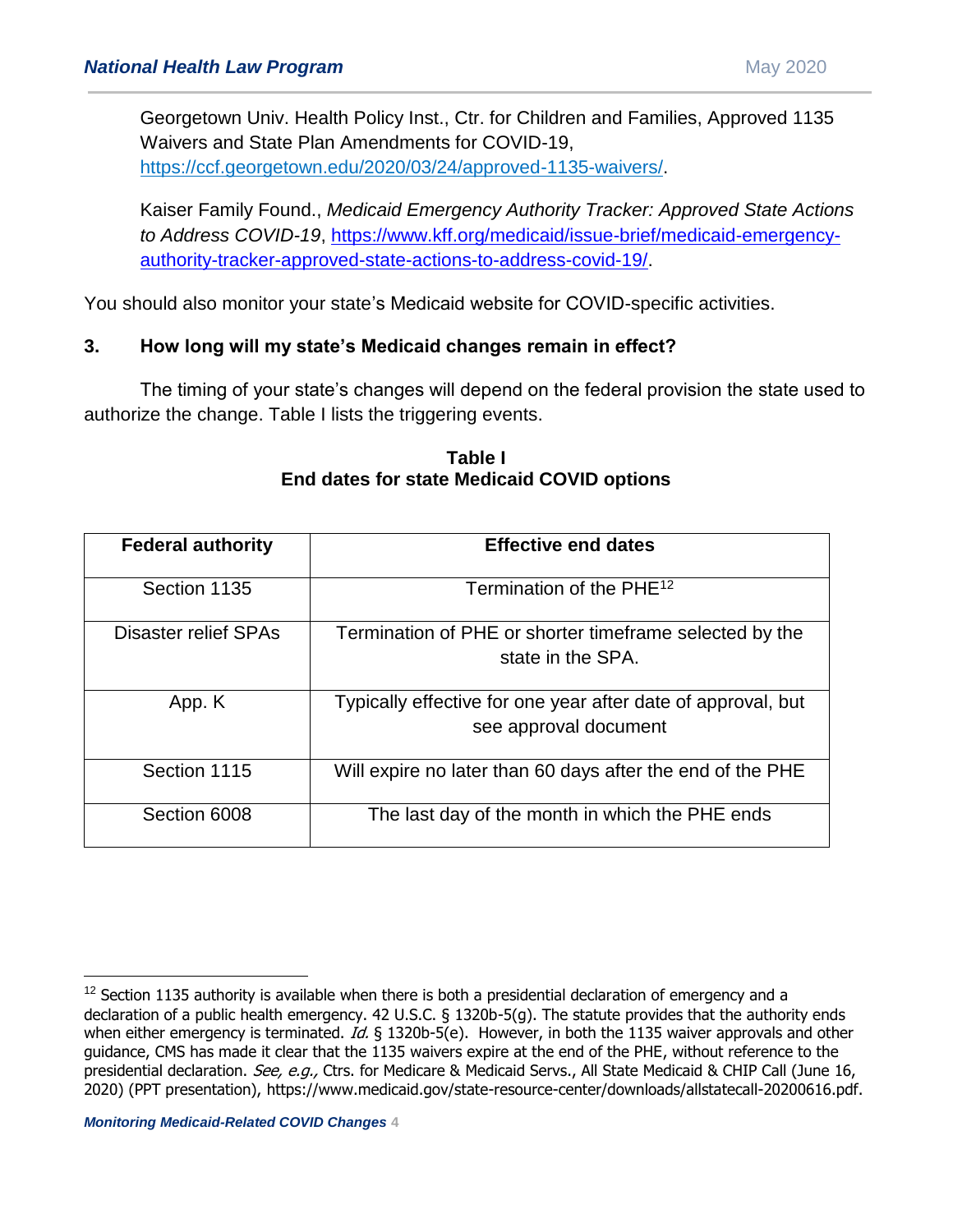#### Monitoring COVID-related changes

#### **4. What are some actions that we can take now to lessen the impact when provisions sunset?**

To date, CMS's approvals have stayed within the guardrails set forth in the various templates cited above. This means that the changes that are occurring in the states share a degree of uniformity, and there are some changes that almost all the states have adopted, such as: (1) pausing premiums and cost sharing; (2) relaxing prior authorization requirements; (3) expanding telehealth; and (4) authorizing states to provide residential long term care services in alternative settings. The remainder of this Q&A summarizes these changes and suggests action steps that advocates can take now to maintain coverage if and as the authorization for the change sunsets.

#### **(1) Pausing premiums and cost sharing**

The Medicaid Act allows, but does not require, states to impose premiums and cost sharing, such as copayments. *See* 42 U.S.C. § 1396o, 1396o-1. The vast majority of states have decided to implement premiums and/or copayments.

As noted above, states that accept enhanced federal funding during the COVID-19 emergency have a maintenance of effort requirement. This requirement prohibits them from terminating Medicaid eligibility for failure to pay a premium.

Also, a number of states whose approved state Medicaid plans include premiums and cost sharing have received federal approval (typically through a disaster relief SPA) to pause collection of some or all premiums and cost sharing during the emergency. CMS has issued some instructions: When suspending *copayments and similar cost sharing*, states may apply the suspension broadly to services and eligibility groups or to only specified population groups or services (*e.g*., doctor visits). Exempting individuals from copayments cannot be applied narrowly to only those affected by a particular diagnosis, such as COVID-19. A state cannot waive copays for beneficiaries based on how they are furnished services (*e.g*., fee-for-service versus managed care). And when suspending *premiums and similar charges*, states can suspend all premiums or limit suspension to only specific eligibility groups. States also have the option to waive premium payments in cases of undue hardship.<sup>13</sup>

#### Action steps:

 $\overline{a}$ 

1. Ask your state Medicaid agency for its written guidance/notices implementing the FFCA

<sup>13</sup> *See* Ctrs. for Medicare and Medicaid Servs., *Medicaid Disaster Relief for the COVID-19 National Emergency, State Plan Amendment Instructions*, at 5 (last visited May 7, 2020), [https://www.medicaid.gov/state-resource](https://www.medicaid.gov/state-resource-center/downloads/medicaid-disaster-relief-spa-instructions.pdf)[center/downloads/medicaid-disaster-relief-spa-instructions.pdf.](https://www.medicaid.gov/state-resource-center/downloads/medicaid-disaster-relief-spa-instructions.pdf)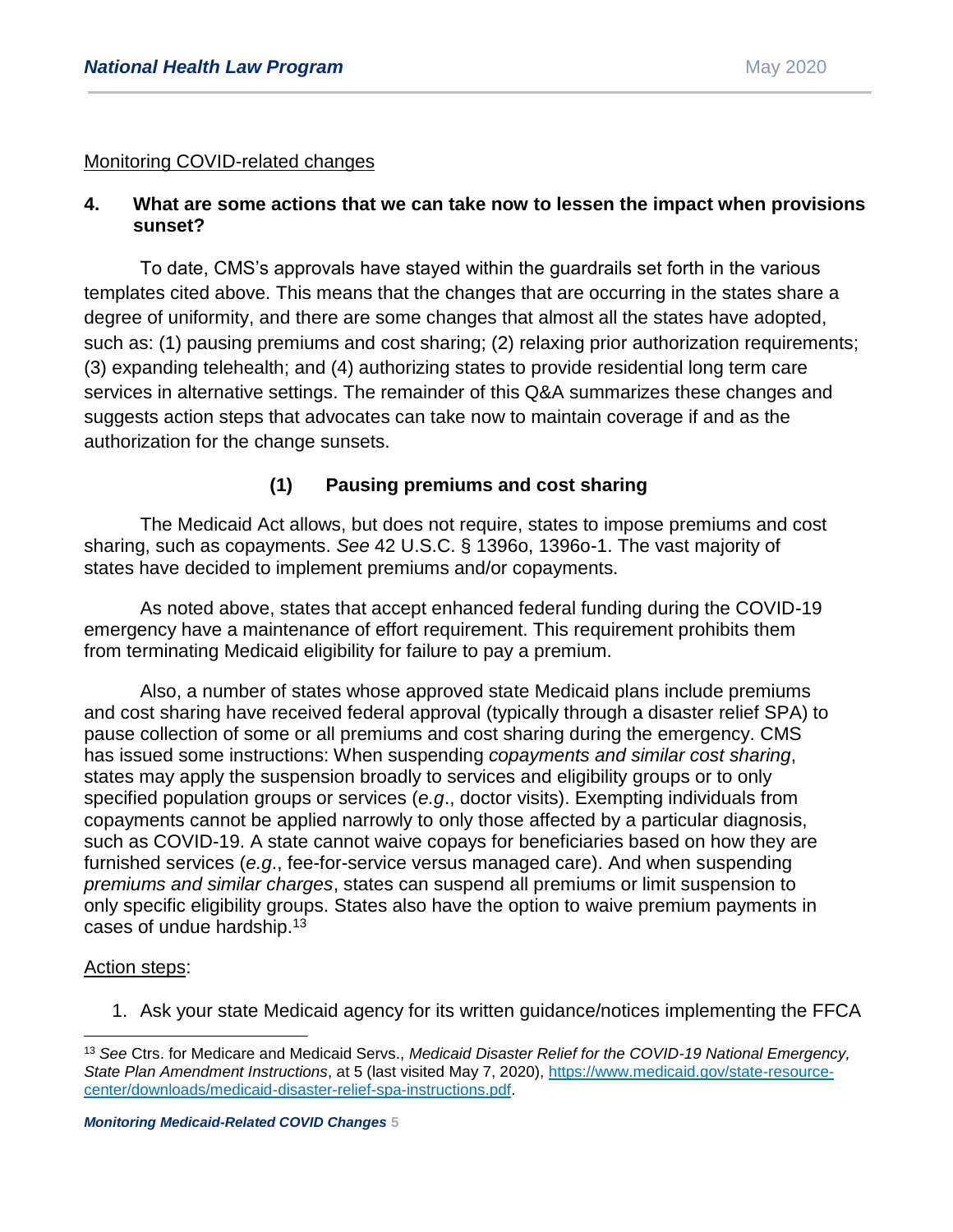prohibition on terminating individuals for failing to pay a premium.

- 2. Determine whether your state increased premiums after January 1, 2020 but before March 18, 2020 (the date of FFCRA enactment). If so, it had 30 days (until April 17) to reduce premiums back to amounts no higher than those in effect as of January 1, 2020. Notably, the state must reimburse beneficiaries for the higher amounts charged after January 1, 2020.<sup>14</sup> Ask your state Medicaid agency for written guidance/notices implementing this change. Verify with clients that they are not being charged (and, if applicable, that they have received a refund).
- 3. Verify whether your state has suspended payment of premiums/enrollment fees. If premiums have been suspended, determine the extent of the state's action. Does it apply to all affected population groups or just some (*e.g*., Wyoming suspended premiums only for individuals in the Employed Individuals with Disabilities program)?
- 4. If your state has not suspended payment of premiums/enrollment fees, work with your state so that COVID-related hardships will be recognized as part of an undue hardship evaluation and that federal undue hardship requirements are met, *see* 42 C.F.R. § 447.55(b)(4). Ask the state to send enrollees a written notice informing them that hardship exceptions are available.
- 5. Verify whether your state has suspended copayments or similar cost sharing. If so, determine the extent of the state's action. Does it apply to all cost sharing? If only certain services are subject to the suspension, what are they? How are providers being informed of the policy? Verify with clients that they are not being improperly subjected to copayments.
- 6. Monitor clients' experiences during the emergency period. Document instances where they have obtained Medicaid-covered services that they would have otherwise avoided due to a cost sharing requirement.
- 7. States cannot recoup premiums from individuals who would have owed them during the emergency period but whose Medicaid eligibility is maintained solely on the basis of the FFCRA's enhanced FMAP provision. *See* FFCRA/CARES FAQs, *supra* note 10, at 8. Make sure this policy is in place in your state.
- 8. Individuals qualify for Medicaid because they have limited income. The economic shut down caused by the COVID-19 pandemic has hit low-income people especially hard. When the emergency officially ends, it is likely that many of them will have had no wages during the emergency and will have little to no resources (savings) on hand. Advocate with your state not to seek recoupment of premiums and to bar health care providers from treating unpaid copayments as a legal liability of the enrollee.
- 9. CMS has informed states that, when the PHE ends, they may resume implementation of premium policies.<sup>15</sup> But states do not have to impose premiums and cost sharing, and multiple studies have documented that these practices create serious barriers to care for low income people. The suspension of premium and copayment policies during the COVID-19 pandemic is an acknowledgement by federal and state governments that these practices make care unaffordable. Seek their roll back. Inform the state of client stories. Ask the state for an accounting of revenue lost as a result of the suspension. Ask your state to forego or limit premiums and cost sharing to only those options

 $\overline{a}$ <sup>14</sup>*See FFCRA/CARES FAQs*, *supra* note 10, at 8.  $15$  *Id.*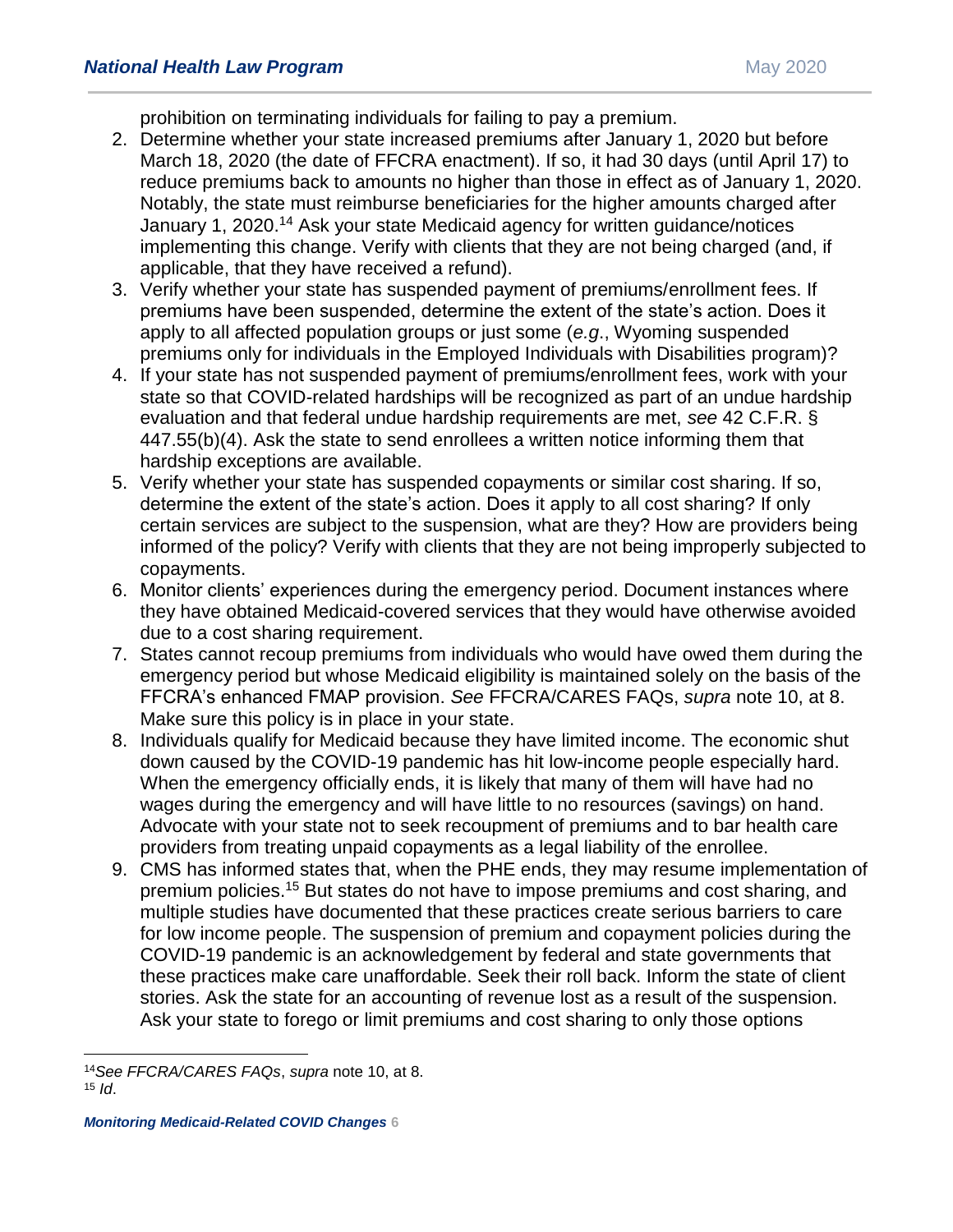provided by the Medicaid Act. See 42 U.S.C. §§ 1396o, 1396o-1 (no premiums for individuals with incomes below 150% of the federal poverty level and limited copayments for nonemergency use of the emergency room). If the state is going to return to its previous policies, ask that they be phased in over time. For example, in the year following the end of the emergency, states should neither end an individual's eligibility due to inability to pay a premium nor allow providers to deny services because of non-payment of a copayment.

# **(2) Relaxing use of prior authorization requirements**

The Medicaid Act allows states to implement a variety of utilization controls on the use of services.<sup>16</sup> This includes prior authorization requiring that services be "medically necessary."<sup>17</sup> Prior authorization is outright prohibited for emergency services or EPSDT screens and cannot excessively delay provision of services.<sup>18</sup> In practice, however, advocates have long complained that prior authorization does, in fact, delay service provision and even result in denial of necessary services.

Recognizing that prior authorization can be a barrier, CMS's template for applications for 1135 waivers includes an option for states to temporarily suspend prior authorization requirements in fee-for-service and to require fee-for-service providers to extend pre-existing authorizations.<sup>19</sup> To date, CMS has approved more than 50 waivers for states and territories.<sup>20</sup> At least twenty-nine states received permission to extend existing prior authorizations, which will allow services to extend after an authorization period elapses.<sup>21</sup>

## Action Steps:

- 1. Ask your state agency for documentation that they have implemented this policy and have informed providers. For monitoring purposes, determine which services are subject to prior authorization and will be affected by the waiver.
- 2. Given that the Medicaid Act does not require states to implement prior authorization, advocates should use this opportunity to test the need for the practice, particularly if it is used widely for routine services. Reach out early to Medicaid agency personnel and begin making the case for limiting or abolishing prior authorization after the emergency ends, particularly for routine services and ongoing service needs of people with

 $\overline{a}$ 

*Monitoring Medicaid-Related COVID Changes* **7**

<sup>16</sup> 42 U.S.C. § 1396a(a)(30); 42 C.F.R. § 440.320(d).

 $17$  *Id.* 

<sup>18</sup> JANE PERKINS & SARAH SOMERS, NAT'L HEALTH LAW PROGRAM, AN ADVOCATE'S GUIDE TO THE MEDICAID PROGRAM at IV.N (2011).

<sup>19</sup> *See Section 1135 Waiver Flexibilities*, *supra* note 5.

<sup>20</sup> Ctrs. for Medicare & Medicaid Servs., *Coronavirus Waivers and Flexibilities*, [https://www.cms.gov/about](https://www.cms.gov/about-cms/emergency-preparedness-response-operations/current-emergencies/coronavirus-waivers)[cms/emergency-preparedness-response-operations/current-emergencies/coronavirus-waivers](https://www.cms.gov/about-cms/emergency-preparedness-response-operations/current-emergencies/coronavirus-waivers) (last visited May 7, 2020).

 $21$  *Id.*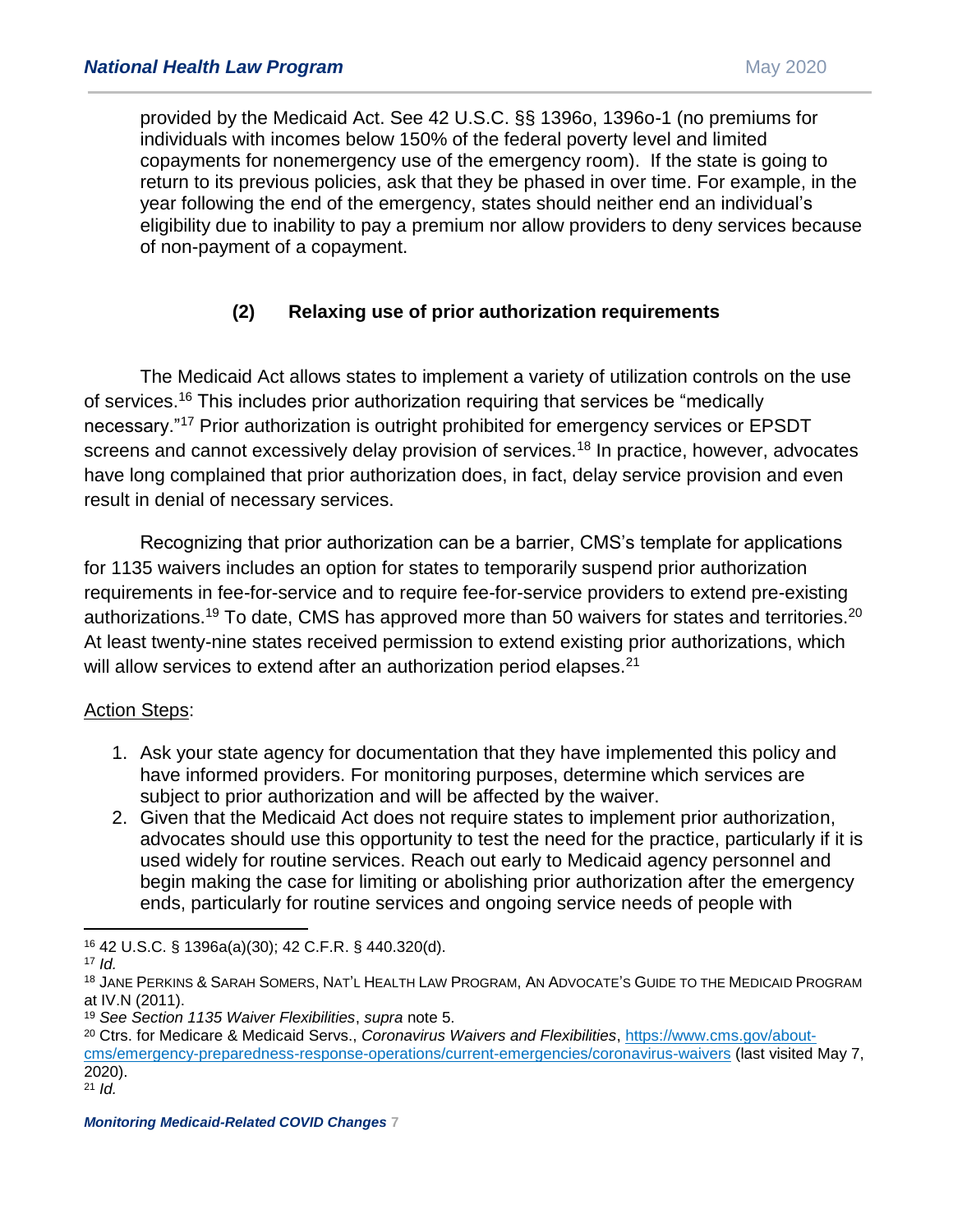disabilities whose conditions will not change. Reach out to provider groups that provide affected services at intervals during the emergency for information about how lifting prior authorization has impacted service delivery. If providers report positive experiences, share those with the Medicaid agency.

- 3. Press the Medicaid agency to explain how it will ensure that it does not mistakenly deny payment to providers for services provided without prior authorization and will not mistakenly bill or otherwise penalize individuals who received services without prior authorization.
- 4. These waivers apply only to fee-for-service. Given that most state Medicaid programs largely deliver services through managed care, advocates should encourage their states to press Medicaid managed care plans to relax their requirements for prior authorization, particularly for ongoing services for people with disabilities and chronic needs. These plans should already be providing a medical home with a primary care gate-keeper, so prior authorization should already be infrequently used.

# **(3) Expanding use of telehealth**

Prior to the COVID-19 pandemic, state Medicaid programs were already expanding coverage of telehealth. The COVID-19 pandemic has enhanced use of this modality significantly. States are expanding telehealth through state policies and also through policy changes approved by CMS, most often using disaster relief SPAs and/or the section 1915(c) App. K. According to CMS instructions for disaster relief SPAs, during the COVID-19 emergency, a state may authorize payments for telehealth services that are not otherwise paid under the Medicaid state plan, that differ from payments for the same services when provided face-to-face, or that differ from current state plan provisions governing reimbursement for telehealth. States are not generally required to describe telehealth policies in their state plans unless reimbursement for services provided via telehealth varies from reimbursement of the same services when provided face to face (note, however, that new billing codes for providers to bill a telehealth encounter may be needed). Some states have decided to include language regarding each benefit for which telehealth is available in the coverage pages of their state plans. In these states, a temporary change to expand telehealth policies during the COVID pandemic would need to be approved by CMS.<sup>22</sup>

The Section 1915(c) App. K template also allows states to implement telehealth. Most, though not all, states, allow telehealth for certain waiver services, usually without requiring prior approval. During the COVID-19 pandemic, states have designated a range of telehealth services, including physical, occupational, and speech therapy; behavioral consultations;

<sup>22</sup> *See Medicaid Disaster Relief for the COVID-19 National Emergency State Plan Amendment Instructions*, *supra*  n. 6 at 6-8.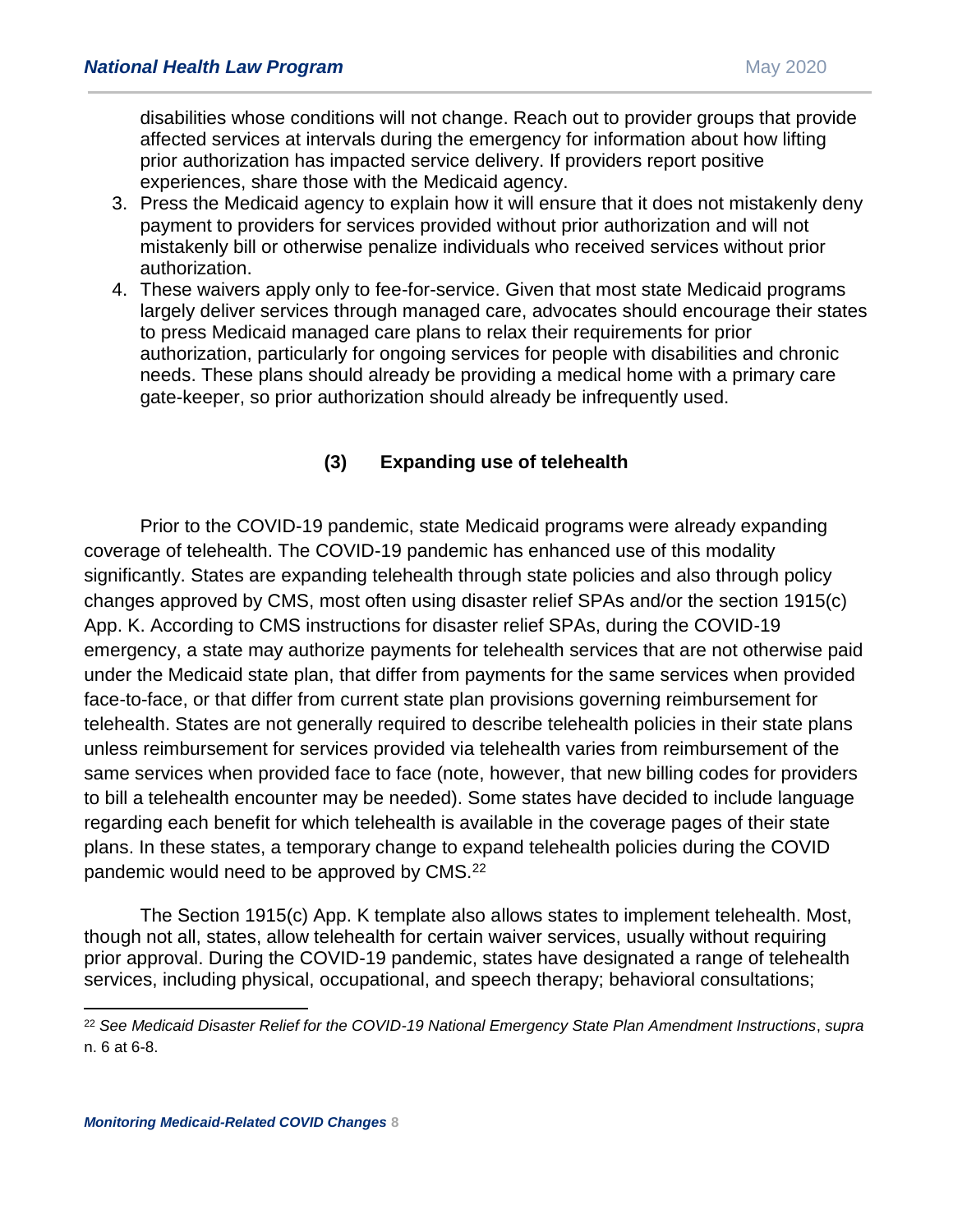private duty nursing; home and vehicle modifications; delivery of Adult Day Health in the client's residence; person-centered planning and level of care evaluation.<sup>23</sup>

#### Action steps:

- 1. Encourage your state to think creatively about using telehealth, for example to extend telehealth to the provision of home health services. CMS has provided instructions to states for using telehealth for this service. *See* Ctrs. for Medicare & Medicaid Servs., COVID-19 Frequently Asked Questions (FAQs) for State Medicaid and Children's Health Insurance Program (CHIP) Agencies, at 8, [https://www.medicaid.gov/state](https://www.medicaid.gov/state-resource-center/downloads/covid-19-faqs.pdf)[resource-center/downloads/covid-19-faqs.pdf](https://www.medicaid.gov/state-resource-center/downloads/covid-19-faqs.pdf) (last updated May 5, 2020).
- 2. Ask the state agency for the written guidance it is giving providers/plans regarding coverage of telehealth, including coverage of electronic devices, such as tablets, as well as the broadband needed to access the range of available telehealth services.
- 3. Work with this state to address disparities in access to telehealth services. For in depth discussion, *see* National Health Law Program, *Medicaid Principles on Telehealth* (May 11, 2020), [https://healthlaw.org/resource/medicaid-principles-on-telehealth/;](https://healthlaw.org/resource/medicaid-principles-on-telehealth/) *Fabiola* Carrión, Nat'l Health Law Program, *Fact Sheet on Telehealth and Medicaid during COVID-19,* [https://healthlaw.org/resource/fact-sheet-on-telehealth-and-medicaid-during](https://healthlaw.org/resource/fact-sheet-on-telehealth-and-medicaid-during-covid-19/)[covid-19/](https://healthlaw.org/resource/fact-sheet-on-telehealth-and-medicaid-during-covid-19/) (April 14, 2020) (e-mail [carrion@healthlaw.org\)](mailto:carrion@healthlaw.org).
- 4. Ask the state Medicaid agency to describe the steps it uses to authorize claims, including what sort of authorization practices are being used.
- 5. Ask the state Medicaid agency to begin tracking and publicizing the claims data history of claims involving telehealth.
- 6. Review existing Medicaid managed care contracts for provisions addressing telehealth. Where these exist, if possible, use these provisions to call for plans to use telehealth aggressively to ensure network adequacy. For example, managed care contracts in the District of Columbia provide:

In accordance with 42 C.F.R. § 438.68 Contractor shall demonstrate its ability to meet [DC Medicaid] network adequacy standards which includes: .

. . The availability of triage lines or screening systems, as well as the use of telemedicine, e-visits, and/or other evolving and innovative technological solutions.<sup>24</sup>

7. As noted above, states have a great deal of flexibility to use telehealth even after the COVID-19 emergency ends. Work with clients, now, to monitor its use, documenting when and how it is working well and where and why there are problems. For example, are providers of therapy services making these services available to Medicaid enrollees? If so, does the enrollee have an electronic device that allows access to the service? If not, is the state/managed care plan taking any steps to address the

<sup>23</sup> *See* Elizabeth Edwards, Nat'l Health Law Program, *COVID-19 Changes to HCBS Using Appendix K: Approval Trends,* at 5-6,<https://healthlaw.org/resource/covid-19-changes-to-hcbs-using-appendix-k-approval-trends/> (Mar. 30, 2020)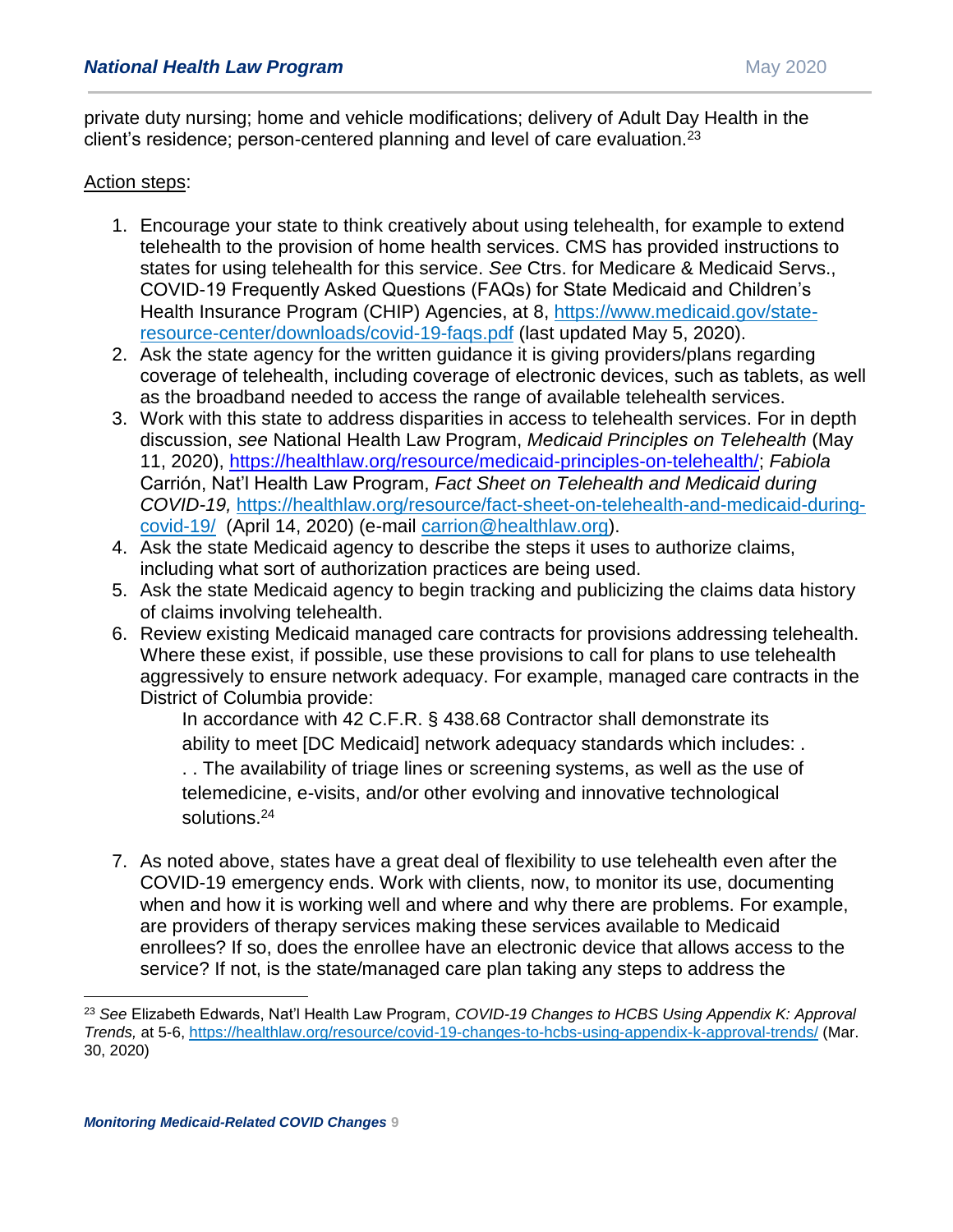situation? How are enrollees' experiences with this modality, broken down factors such as geographic region, disability, age, race, and ethnicity.

# **(4) Allowing care in alternative settings**

CMS has granted states permission through Section 1135 to fully reimburse care facilities including nursing homes, ICF-IDDs, PRTFs, and hospital nursing homes for services provided in an unlicensed facility. This enables facilities to relocate patients or residents and provide services in unlicensed facilities in case of evacuation due to the pandemic.<sup>25</sup> To obtain reimbursement, states must make a reasonable assessment that the transferee facility meets "minimum standards, consistent with reasonable expectations in the context of the . . . public health emergency, to ensure the health, safety, and comfort of staff.<sup>26</sup> CMS has granted this permission to more than 35 states.

## Action Steps:

- 1. Determine whether your state is one of the many that has received permission to do this. If so, determine whether it has developed a written policy for transfers into facilities and standards for those facilities and, if so, request it. If they have not, press them to do so – perhaps drafting a model.
- 2. Advocate with the Medicaid agency and provider groups to document implementation of federal and state safety guidelines in facilities, such as the [CDC guidelines.](https://www.cdc.gov/coronavirus/2019-ncov/hcp/long-term-care.html)
- 3. Determine whether the Medicaid agency has identified alternative facilities or whether it has required individual facilities to do so and, if so, which facilities are designated.
- 4. Advocate with the agency to detail procedures for informing family members of evacuations and transfers and how they will be informed of their family member's status and condition in an ongoing way.
- 5. Monitor for COVID-19 outbreaks in nursing homes, ICFs, and other facilities in your state for potential sites for evacuations. When outbreaks occur, contact the Medicaid agency and care facility to determine whether and when an evacuation will take place and where the patients/residents will be transferred.
- 6. If individuals are still housed in alternative settings as the end of the emergency nears, press for assurances that they will be promptly moved.
- 7. Periodically check with the agency and care facilities for plans for transferring individuals back to the originating facility. If possible, consider whether transfer to a home or community setting is possible with supportive services.

<sup>25</sup> Ctrs. for Medicare & Medicaid Servs., Section 1135 Waiver COVID-19 State/Territory Request Template, [https://www.medicaid.gov/resources-for-states/disaster-response-toolkit/section-1135-waiver](https://www.medicaid.gov/resources-for-states/disaster-response-toolkit/section-1135-waiver-flexibilities/index.html)[flexibilities/index.html.](https://www.medicaid.gov/resources-for-states/disaster-response-toolkit/section-1135-waiver-flexibilities/index.html)

<sup>&</sup>lt;sup>26</sup> See, e.g., Ohio [https://www.medicaid.gov/state-resource-center/disaster-response-toolkit/federal-disaster](https://www.medicaid.gov/state-resource-center/disaster-response-toolkit/federal-disaster-resources/97856)[resources/97856](https://www.medicaid.gov/state-resource-center/disaster-response-toolkit/federal-disaster-resources/97856)